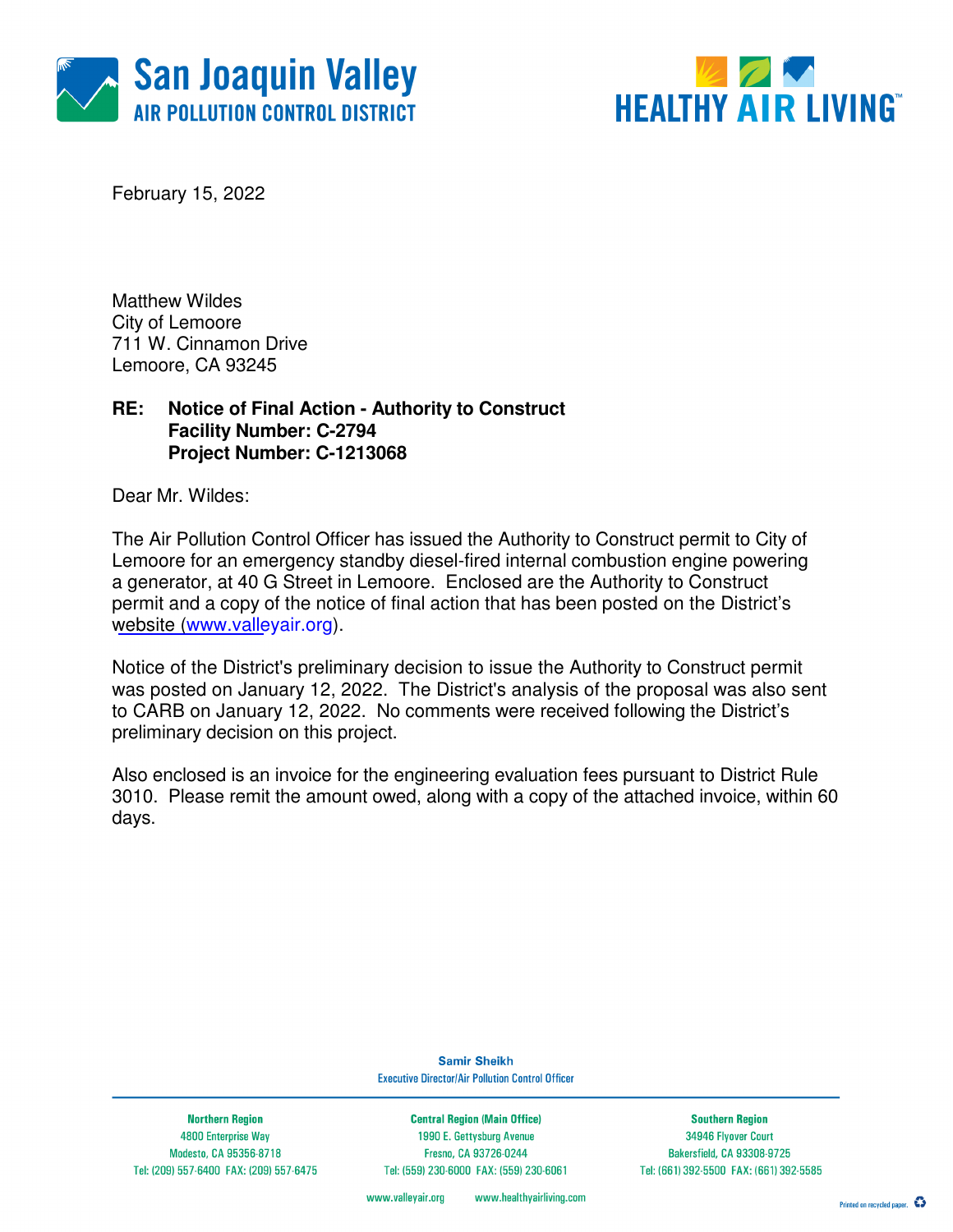Mr. Matthew Wildes Page 2

Thank you for your cooperation in this matter. If you have any questions, please contact Mr. Nick Peirce at (209) 557-6400.

Sincerely,

Ram Kr

*Brian Clements* Director of Permit Services

BC:kp

**Enclosures** 

cc: Courtney Graham, CARB (w/ enclosure) via email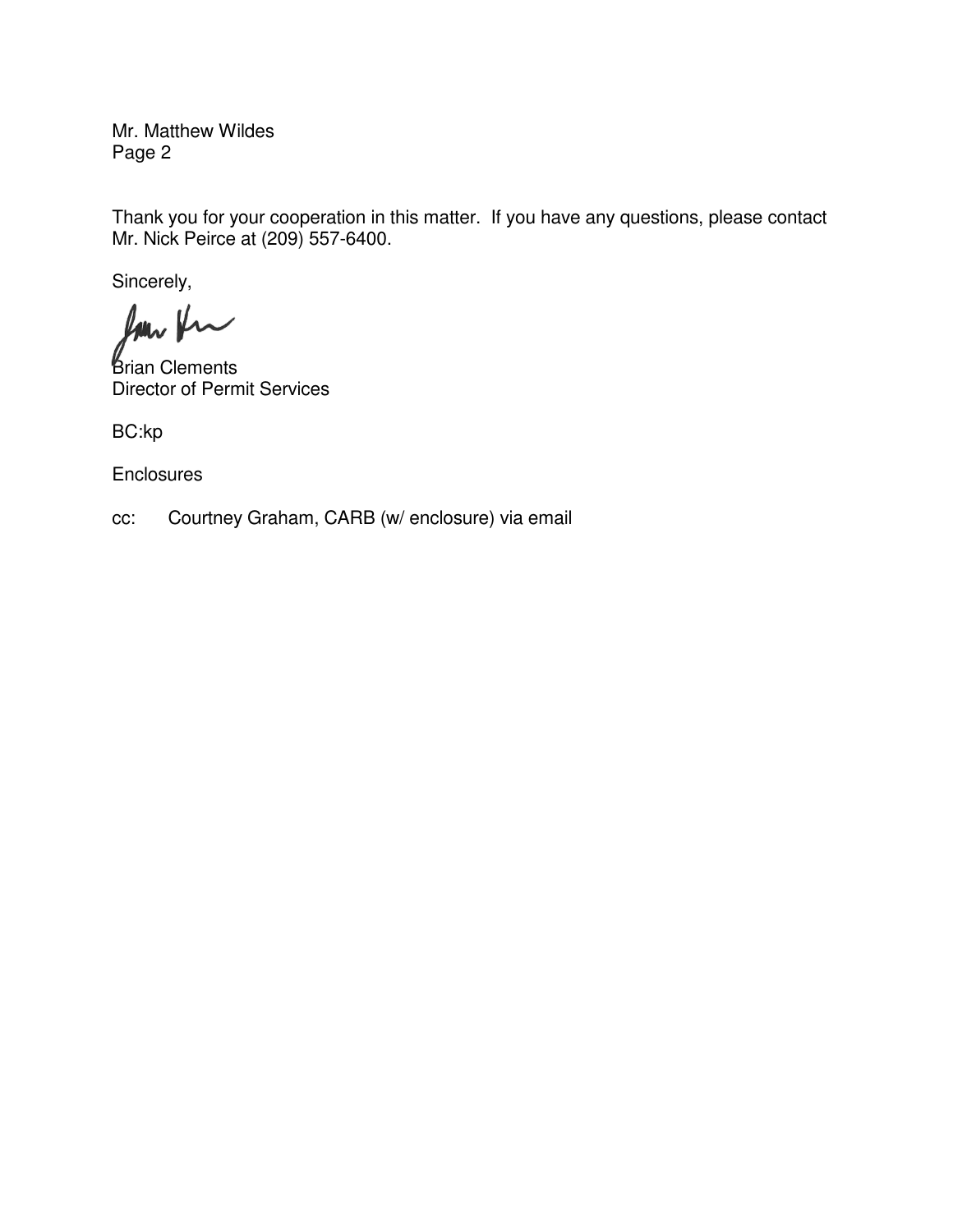



# **AUTHORITY TO CONSTRUCT**

**PERMIT NO:** C-2794-4-0 **ISSUANCE DATE:** 02/15/2022

| <b>LEGAL OWNER OR OPERATOR: CITY OF LEMOORE</b> |                   |
|-------------------------------------------------|-------------------|
| <b>MAILING ADDRESS:</b>                         | 711 W CINNAMON DR |
|                                                 | LEMOORE, CA 93245 |
|                                                 |                   |

**LOCATION:** 40 G STREET

LEMOORE, CA 93245

#### **EQUIPMENT DESCRIPTION:**

755 BHP (INTERMITTENT) CUMMINS MODEL QSX15-G9 TIER 2 CERTIFIED DIESEL-FIRED EMERGENCY STANDBY IC ENGINE POWERING AN ELECTRICAL GENERATOR

## **CONDITIONS**

- 1. No air contaminant shall be released into the atmosphere which causes a public nuisance. [District Rule 4102]
- 2. No air contaminant shall be discharged into the atmosphere for a period or periods aggregating more than three minutes in any one hour which is as dark as, or darker than, Ringelmann 1 or 20% opacity. [District Rule 4101]
- 3. Particulate matter emissions shall not exceed 0.1 grains/dscf in concentration. [District Rule 4201]
- 4. The exhaust stack shall vent vertically upward. The vertical exhaust flow shall not be impeded by a rain cap (flapper ok), roof overhang, or any other obstruction. [District Rule 4102]
- 5. This engine shall be equipped with a non-resettable hour meter with a minimum display capability of 9,999 hours, unless the District determines that a non-resettable hour meter with a different minimum display capability is appropriate in consideration of the historical use of the engine and the owner or operator's compliance history. [District Rule 4702 and 17 CCR 93115]
- 6. Only CARB certified diesel fuel containing not more than 0.0015% sulfur by weight is to be used. [District Rules 2201 and 4801, and 17 CCR 93115]
- 7. Emissions from this IC engine shall not exceed any of the following limits: 4.04 g-NOx/bhp-hr, 0.45 g-CO/bhp-hr, or 0.21 g-VOC/bhp-hr. [District Rule 2201 and 17 CCR 93115]
- 8. Emissions from this IC engine shall not exceed 0.097 g-PM10/bhp-hr based on USEPA certification using ISO 8178 test procedure. [District Rules 2201 and 4102, and 17 CCR 93115]

#### CONDITIONS CONTINUE ON NEXT PAGE

**YOU MUST NOTIFY THE DISTRICT COMPLIANCE DIVISION AT (559) 230-5950 WHEN CONSTRUCTION IS COMPLETED AND PRIOR TO OPERATING THE EQUIPMENT OR MODIFICATIONS AUTHORIZED BY THIS AUTHORITY TO CONSTRUCT.** This is NOT a PERMIT TO OPERATE. Approval or denial of a PERMIT TO OPERATE will be made after an inspection to verify that the equipment has been constructed in accordance with the approved plans, specifications and conditions of this Authority to Construct, and to determine if the equipment can be operated in compliance with all Rules and Regulations of the San Joaquin Valley Unified Air Pollution Control District. Unless construction has commenced pursuant to Rule 2050, this Authority to Construct shall expire and application shall be cancelled two years from the date of issuance. The applicant is responsible for complying with all laws, ordinances and regulations of all other governmental agencies which may pertain to the above equipment.

Samir Sheikh, Executive Director / APCO

 $\blacksquare$ 

Brian Clements, Director of Permit Services C-2794-4-0 : Feb 15 2022 8:27AM -- PEREZK : Joint Inspection NOT Required

Central Regional Office • 1990 E. Gettysburg Ave. • Fresno, CA 93726 • (559) 230-5900 • Fax (559) 230-6061